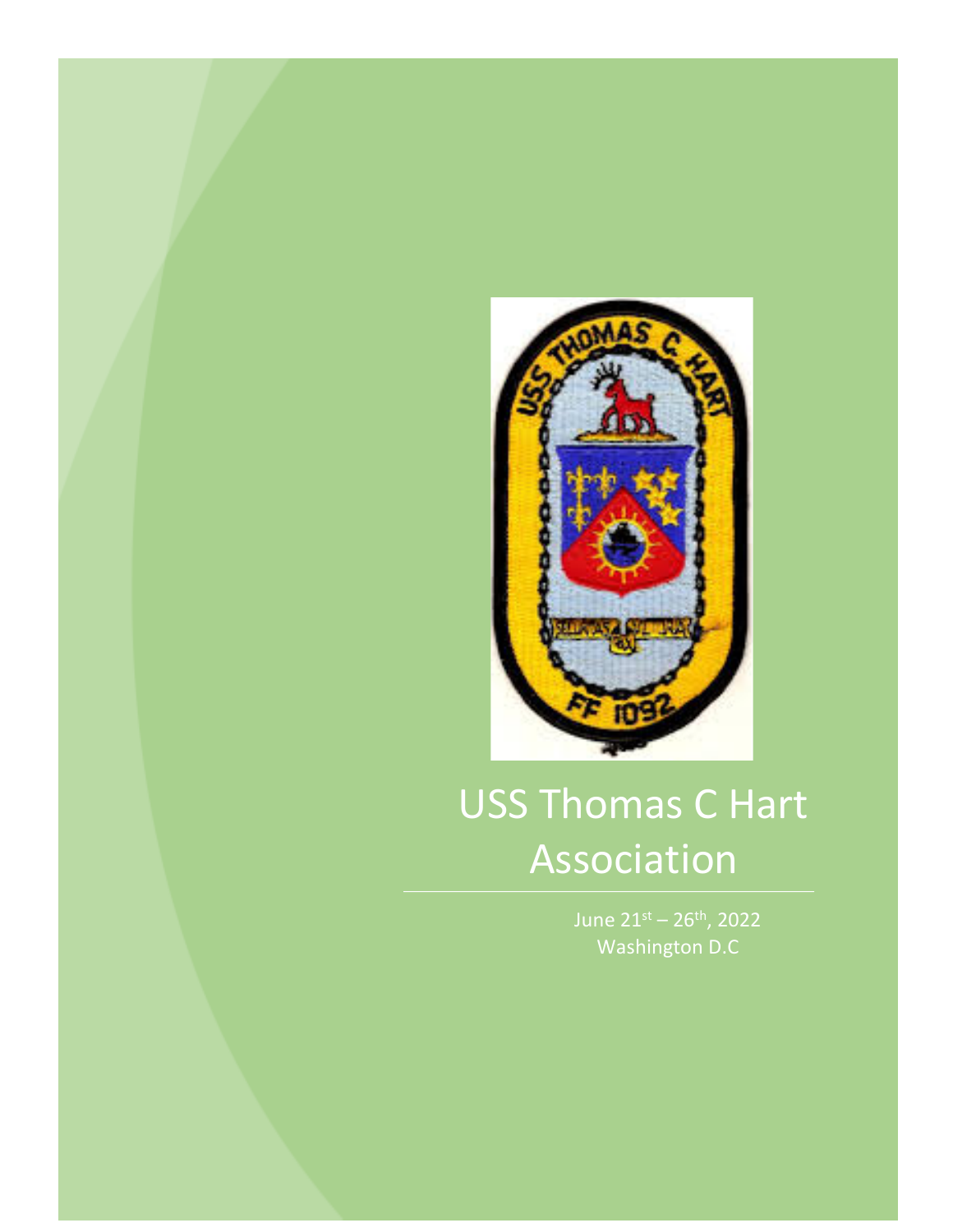



#### **Westin Washington Dulles Airport 2520 Wasser Terrace Herndon, VA 20171 Phone: (703) 793 - 3366**

Welcome to the 2022 reunion of the USS Thomas C Hart. Please join us for an exciting time in our nation's great capital, Washington D.C! The Westin Washington Dulles Airport will be your place to relax and visit with old and new friends between the exciting tours. Each room has a flat screen TV, a pillowtop mattress, and in room coffee maker.

There is a free shuttle between the Washington Dulles Airport and the hotel for your ease of getting in and out for the reunion. The hotel also features an on-site Italian restaurant, Padella, that can satisfy any hunger. There is also the Padella Lounge for lighter bites and drinks. The hotel has an indoor heated pool and hot tub along with a 24-hour fitness center and free Wi-Fi.

**Be sure to call the hotel directly for your reservations at 703 793-3366 or use this link:** https://www.marriott.com/event-reservations/reservationlink.mi?id=1579547802076&key=GRP&app=resvlink

Tell them you are with the USS Thomas C Hart to get the **discounted rate of \$119 plus tax.** Please inform the hotel if you need a handicapped accessible room. Hotel Reservations must be made prior to **May 21st, 2021** to guarantee space and rate. Reservations made after this date will be on a space available basis and the discounted rate will not be guaranteed. Rates are good for 3 days before and 3 days after the reunion. We look forward to seeing you!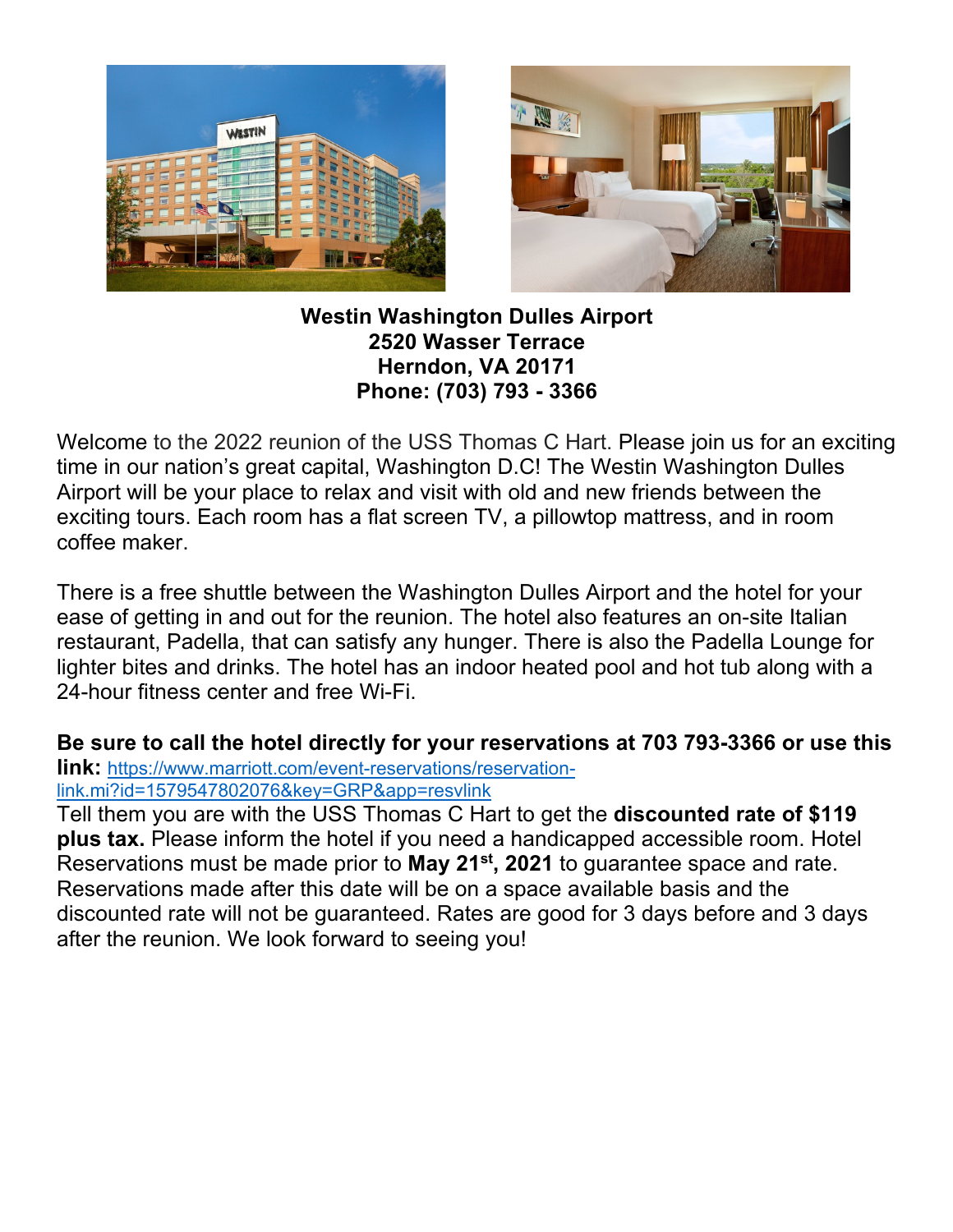**We ask for your own safety that someone accompanies you on your trip or that you ensure your family is aware of your traveling plans. Please provide us with the name and phone number of someone not attending to be contacted in case of emergency. Thank you.**

**Cancellation Refund Policy:** Complete refunds will be sent 30 days before the reunion minus \$18 of the processing fee per person. NO REFUNDS WILL BE GRANTED AFTER May 21st, 2022.

All tours must achieve the minimum (30) number in order to complete the tour. Gratuities for the driver and guide are not included. We need all attendees to understand that the cutoff date of May  $21^{st}$ , 2022 is primarily to assure the minimum number for tours. **IT IS NOT A CUT OFF DATE THAT MEANS YOU CAN NO LONGER SIGN UP FOR THE REUNION.** Please be aware that if you decide on-site that you want to take a tour, it will be based on space available on the coach.

The hospitality room will be open starting Tuesday June 21<sup>st</sup>, 2022 and continuing throughout the reunion.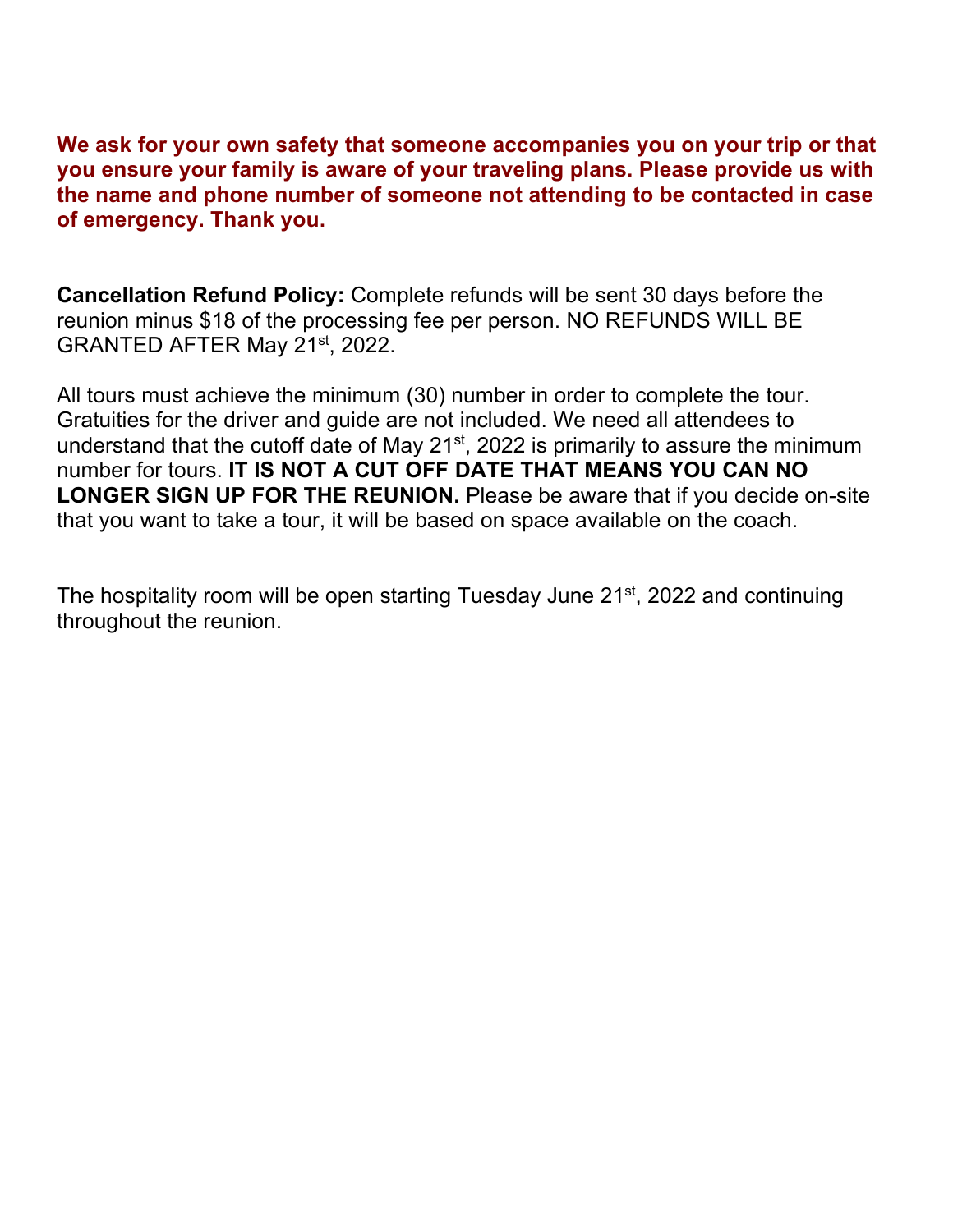### **Agenda**

**All tours include transportation, guide (when applicable) and entrance fees. Meals are included only if indicated. Tours will board approximately 15 minutes prior to the departure times listed here. Check signs available at the registration desk in case of changes.**

Tuesday June 21, 2022 2:00 pm – 5:00 pm **Check In**

3:00 pm **Hospitality room open**

#### **Evening and dinner on your own**

Wednesday June 22, 2022



9:00 am – 4:30 pm **Tour #1 Mall Museums \$36 (Includes transportation)** Explore the National Mall where you can spend the day touring the Mall on your own. There are a multitude of museums and galleries to spend the day in as well as multiple options for lunch on your own while you tour the Mall. Museums include: African American History and Culture Museum, American History Museum, Natural History Museum, American Indian Museum, Air & Space Museum, plus many Galleries. You can use the DC Circulator to explore the Mall easily.

The DC Circulator is a bus service that costs 50¢ each time you board. The bus goes around the Mall, maps will be available at the reunion for your use. For more information visit: https://www.dccirculator.com/

If you wish to visit Ford Theatre, it is about a quarter mile walk from the Natural History Museum. There will a map available at the reunion.

#### **Evening and dinner on your own**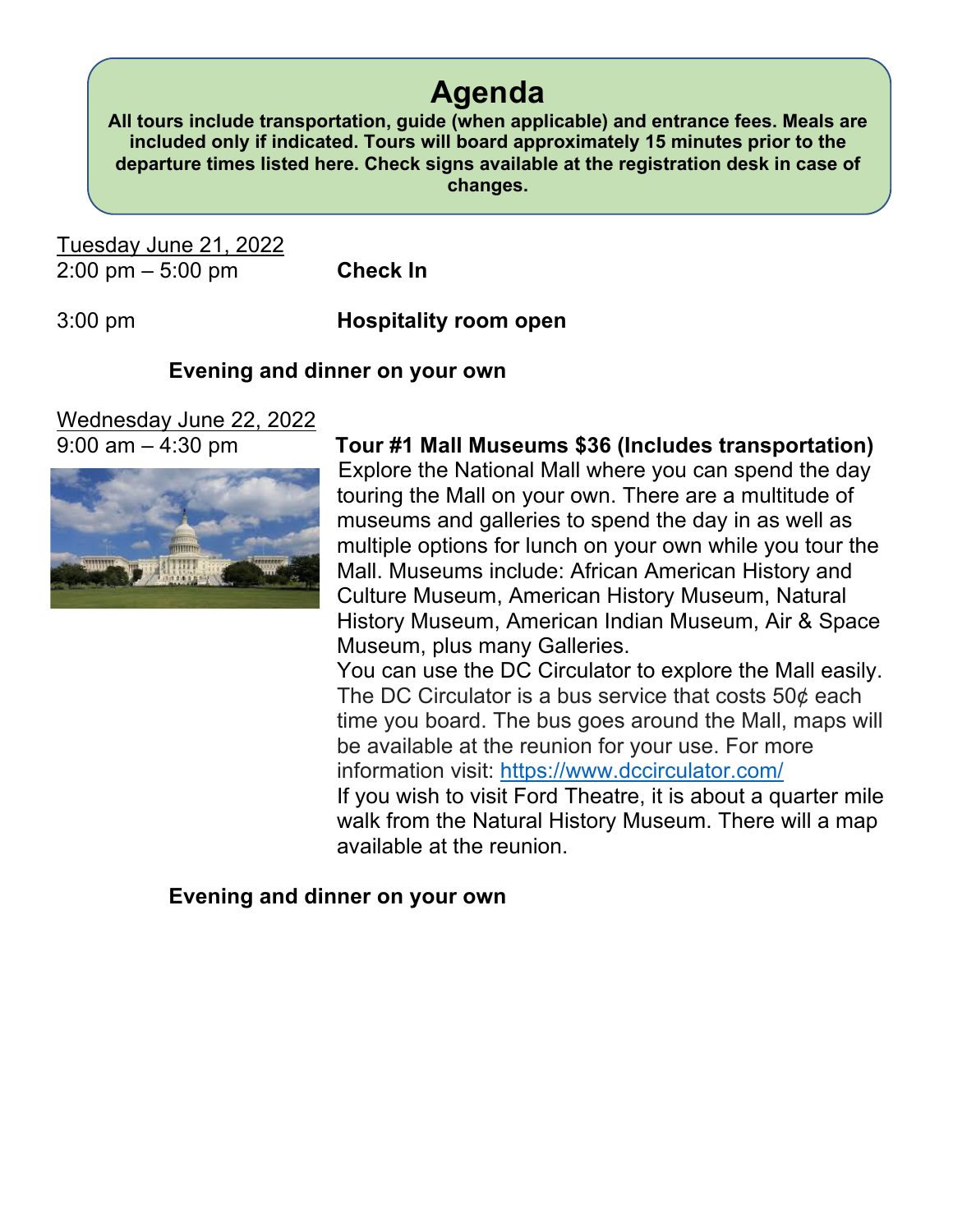## Thursday June 23, 2022





#### 8:00 am – 4:30 pm **Tour #2 Arlington National Cemetery and Mt Vernon \$84 (Includes transportation, tram, admission, lunch, and tour)**

Start the day at Arlington National Cemetery, there is a tram that visitors can take around the grounds for easier access to see all it has to offer. Stop off at the Tomb of the Unknown Soldier to watch the changing of the guard that happens on the hour and the half hour. Afterwards have lunch at Mt Vernon before taking a tour of the mansion.

Please be aware each veteran must have proof of service; a DoD card, veterans card, VA medical card, or a drivers license with "veteran" indicated. More information can be found on the ACR website under Veteran Card Info.

#### **Evening and dinner on your own**

Friday June 24, 2022



#### 7:45am - 4:00 pm **Tour #3 Memorials \$34 (includes transportation and parking fees)**

TCH commemorative plaque dedication ceremony will be held at 9:00 at the US Navy Memorial. Then you can use the DC Circulator to tour the rest of the memorials: World War II Memorial, Korean War Memorial, Lincoln Memorial, Vietnam Memorial, and Iwo Jima Memorial. The DC Circulator is a bus service that costs 50¢ each time you board. The bus goes around the Mall, maps will be available at the reunion for your use. For more information visit: https://www.dccirculator.com/

#### **Evening and dinner on your own**

Saturday June 25, 2022

9:00 am – 11:30 am **Business Meeting**

#### **Lunch and afternoon on your own**

#### 5:00 pm **Pictures**

The onsite coordinator from ACR is a professional photographer and will have an area set up for group shots – large group, small groups, couples – whatever you want. She does not charge your group or ACR anything to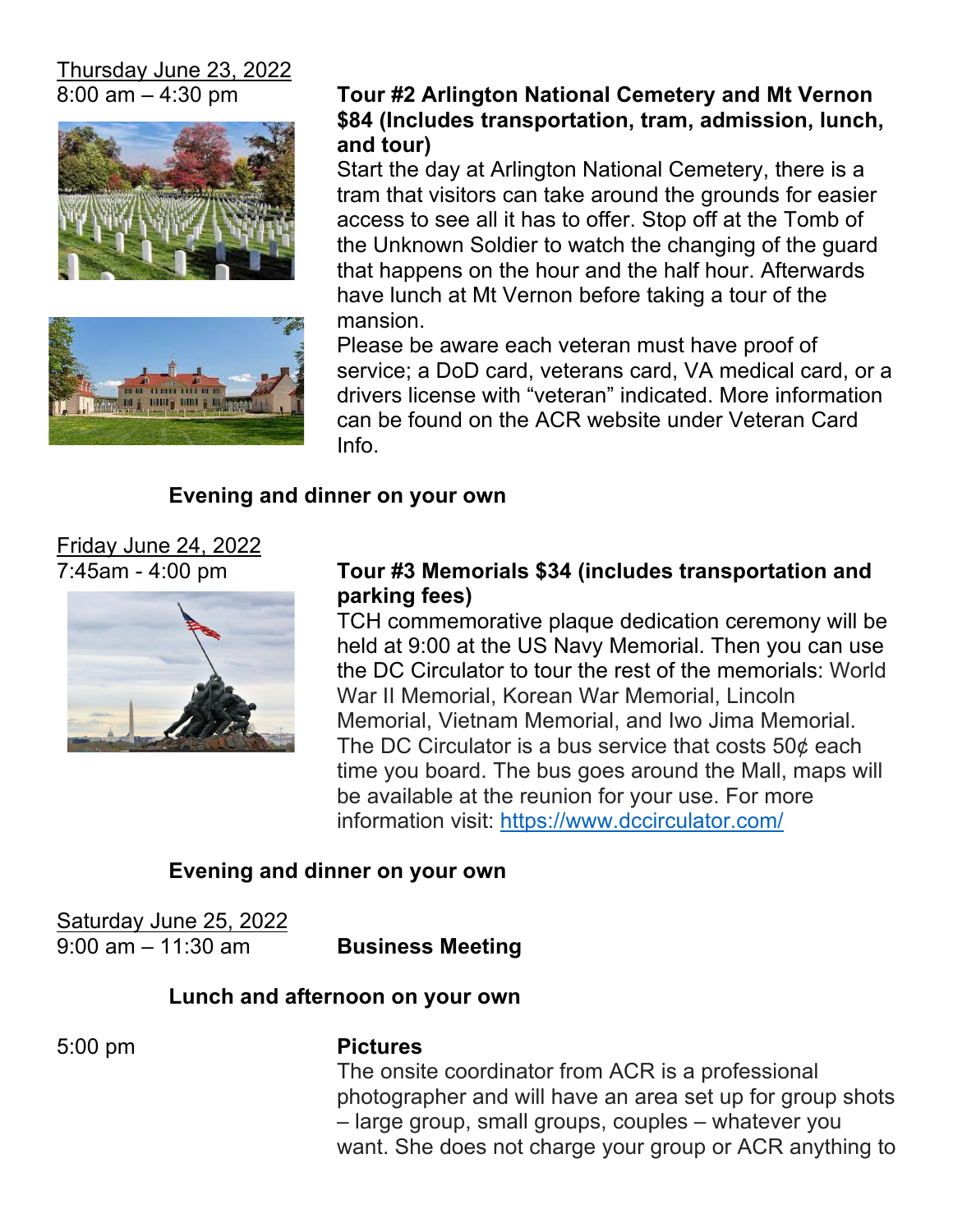|                      | be onsite and manage the entire reunion. Nor does she<br>require a minimum amount. She makes her money for<br>this event by the pictures sold. You order whatever you<br>want, they are printed during the week and can be picked<br>up and taken with you as you leave. The large group shot<br>is \$20 for an 8 X 10, others are less. (She does many of<br>the pictures for the Air Force Academy, schools and<br>special events in the Colorado Springs & Denver area) |
|----------------------|----------------------------------------------------------------------------------------------------------------------------------------------------------------------------------------------------------------------------------------------------------------------------------------------------------------------------------------------------------------------------------------------------------------------------------------------------------------------------|
| 6:30 pm $-9:00$ pm   | <b>Banquet (Included in registration fee)</b><br><b>Choice of: Char Crusted Flank Steak</b><br><b>Chicken Piccata</b><br><b>Pan-seared Salmon</b>                                                                                                                                                                                                                                                                                                                          |
| Sunday June 26, 2022 |                                                                                                                                                                                                                                                                                                                                                                                                                                                                            |

**Check out**